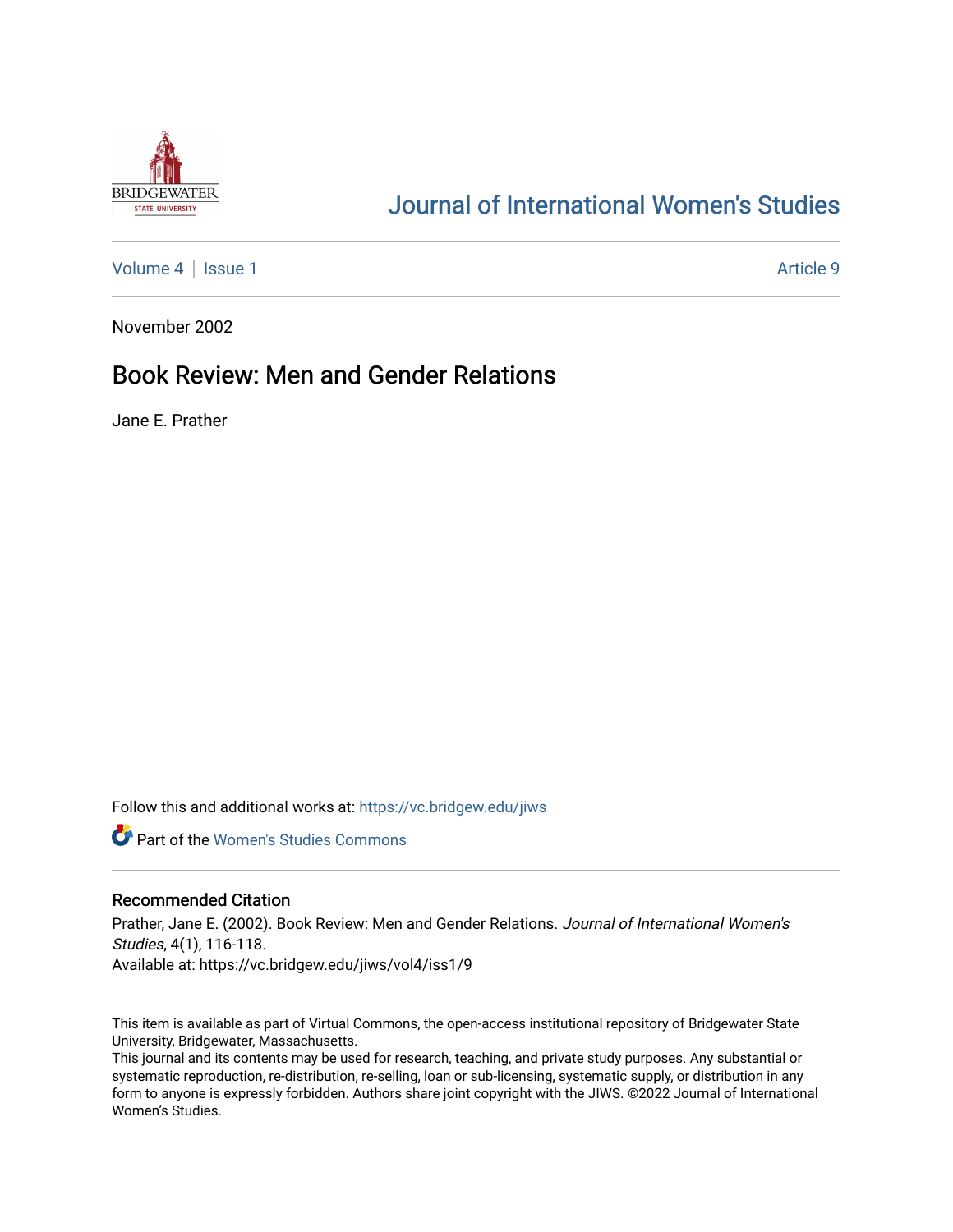*Men and Gender Relations.* By Bob Pease. 2002:Tertiary Press, Croydon, Victoria 216 pages including bibliography and index. Paperback \$29.95. Reviewed by: Jane E. Prather, Ph.D. Professor of Sociology California State University, Northridge Northridge CA 91330-8318 Jane.Prather@CSUN.EDU

According to author Bob Pease, *Men and Gender Relations* is a text based upon a progressive male standpoint which can be critical of men's status in society, can delineate the potential contributions of the standpoint to women's inequality, and can promote an ethnical commitment to addressing that inequality (p.4). In short, the author believes that the objective of this book, like that of the study of men, should be to strive for gender equality. A commendable, if not, lofty goal. In addition, the back cover of the text states that the book examines issues that confront men throughout their lives and asserts these themes are comprehensively reviewed. This last objective was not met. Many topics were presented, but only a few in a comprehensive manner.

The book is divided into four sections:  $(1)$  an overview of theoretical perspectives,  $(2)$ summary of the major substantive issues impacting men, (3) elaboration of the inequalities differentiating men and (4) a visionary notion of moving from domination to equal partnerships. The features and the problems with each section will be discussed, particularly in light of the value of this book as a teaching text.

The scope of the theoretical and political perspectives impressed this reviewer, but the lack of depth in presenting the major tenets was disappointing. Included in this unit are the typical biological, psychological and sociological theories about gender and masculinity. Then the chapter moves to the more contemporary and tangential notions as materialist theories and postmodern deconstruction of men. The problem with this important theoretical section is that each theory encompasses no more than three pages. Thus, each perspective is distilled, summarized and critiqued in an abbreviated form that they would be meaningless for most students attempting to learn the basic arguments of the various gender and masculinity theories. For example, Freud's psychoanalytic perspective is reduced to one paragraph followed by several paragraphs of critiques of the psychoanalytical perspectives by several researchers. The problem with such a short summary of Freud is that most students taking an introductory course in gender or masculinity have such a limited exposure to Freud and other psychoanalytical perspectives, that they cannot fully grasp the approach. Hence the critiques are insignificant. It would have been more useful for students to have longer discussion of the theories and less review of the literature criticizing the theories. In contrast to the very brief theoretical discussion, the chapter on the men's movement contains details of various dimensions of the men's movement in the United States, Britain, and Australia including many short-lived men's rights groups. One's impression from reading this chapter is that the men's movement is widespread in first world countries when, in fact, the movement encompasses a very small percentage of men.

The second and largest section of the text comprises substantive areas of men's lives beginning with boyhood experiences including relations with parents, peers, sports and schools. Other chapters include overviews of men'sexuality; of emotions and obstacles to men's emotional literacy; of men's family work and strategies for persuading men to be more involved in families; of men at work; and of men's health. These themes are the major issues that confront men through their lives and as the author argues these themes are presented from a feminist theory perspective. But these issues are not comprehensively reviewed. Instead, the coverage of major topics in each chapter is very restrictive. To illustrate, the boyhood chapter includes only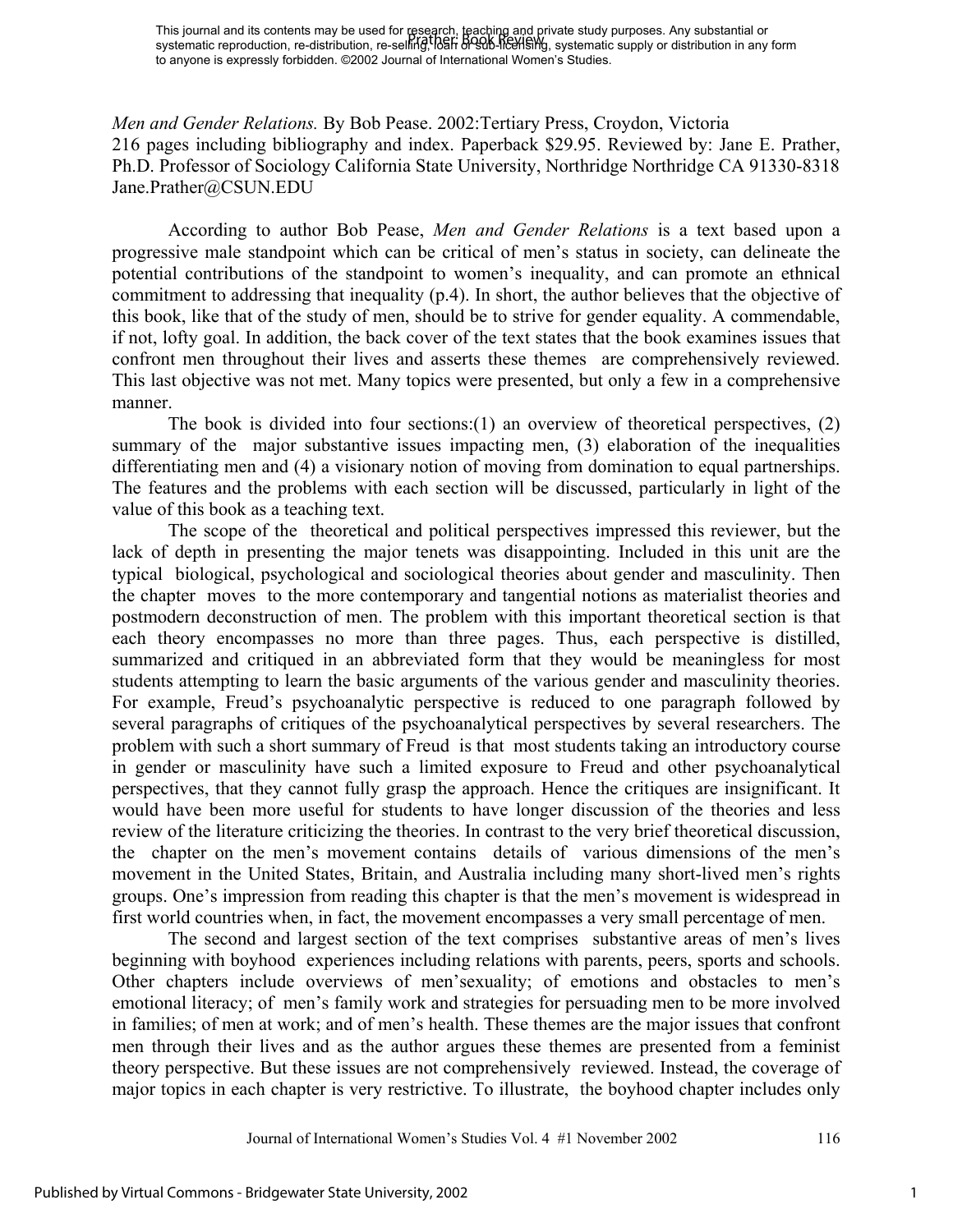sketches of the issues, reading like a quick review of the literature rather than a substantive description of growing up male. The paucity of information is even more notable in the presentation of the significance of schools in perpetuating and reinforcing traditional masculinity, which is limited to four paragraphs. This reviewer would recommend an entire chapter dedicated to such an important topic. The examination of the contribution of sports to masculinity identity is so disappointing because the topic consists of one page. Most male students (as well as female) would, in my experience teaching gender, welcome an opportunity to read a comprehensive chapter encompassing a wide range of topics around the significance of sports to male culture. Perhaps the best chapter in this substantive section deals with pleasure and performance in men's heterosexuality. More description and more elaboration of the issues are provided in this chapter than in others. Especially relevant is the discussion of objectification of women and of the view of non-patriarchal sexuality. Unfortunately, another extremely important chapter on men and intimacy is too short consisting of less than 8 pages. Outstanding, however, is the introduction to the notion of emotional literacy. The contrasts between addictive and intimate relations is presented as a table with clear explanations. The chapters on men in families and men at work include some excellent discussion of major points but more elaboration and illustration would prove beneficial to gender students. Finally, the chapter on "Masculinity as a Health Hazard?" provides vital information and statistics on such topics as accidents, illness, alcohol, drugs, smoking and suicide. Much more research should be included. Well-written are the explanations for the differences in health status between men and women. Three possible approaches are discussed : biological, sex role and critical theory. In short, the very important topics need to be expanded and illustrated so that students could fully comprehend the issues.

The third section focuses on inequalities in men's lives with such clever titles as "queering men," "aging men", and "racializing men." The chapters dealing with race and age read like brief literature reviews with multitudes of references, but insufficient content. The idea of looking at how men stratify themselves in terms of sexual orientation, age and race is not new. Yet, these chapters incorporate new ways of looking at these topics but the coverage is far too brief.

 The final section investigates the notions of domination and violence, ending with an idealistic revisioning of an equal partnership with women. The most serious limitation to the book as a text lies in this chapter on violence. The lack of depth of coverage of the issues does not provide the tools for analysis essential for understanding the destructiveness that violence has upon women, children, other men as well as the man himself. Similarly, the discussion of violence as it erupts in political situations and warfare is too minimal. The author does not include anything on media such as the role of advertising, films, MTV for perpetuating violence or masculine dominance. Nor does the book include global economy issues such as the impact of multinational corporations on men's lives whether it be the exploited worker in first or third world countries.

In summary, *Men and Gender Relations* attempts to fill a need to include more men and masculinity texts in the ever-expanding gender courses in all disciplines. The topics chosen are excellent. The discussion questions at the close of each chapter are highly relevant. Excellent suggestions for further reading are included at the end of each chapter. Although the bibliography is extensive: regretfully, each chapter is not. Most students, in this writer's experience, prefer a comprehensive and rich discussion of a few perspectives to a sketch of many issues presented with a multitude of references to other, if not conflicting, studies. More details, more discussion, and more examples in all chapters would be beneficial. If one is looking for a